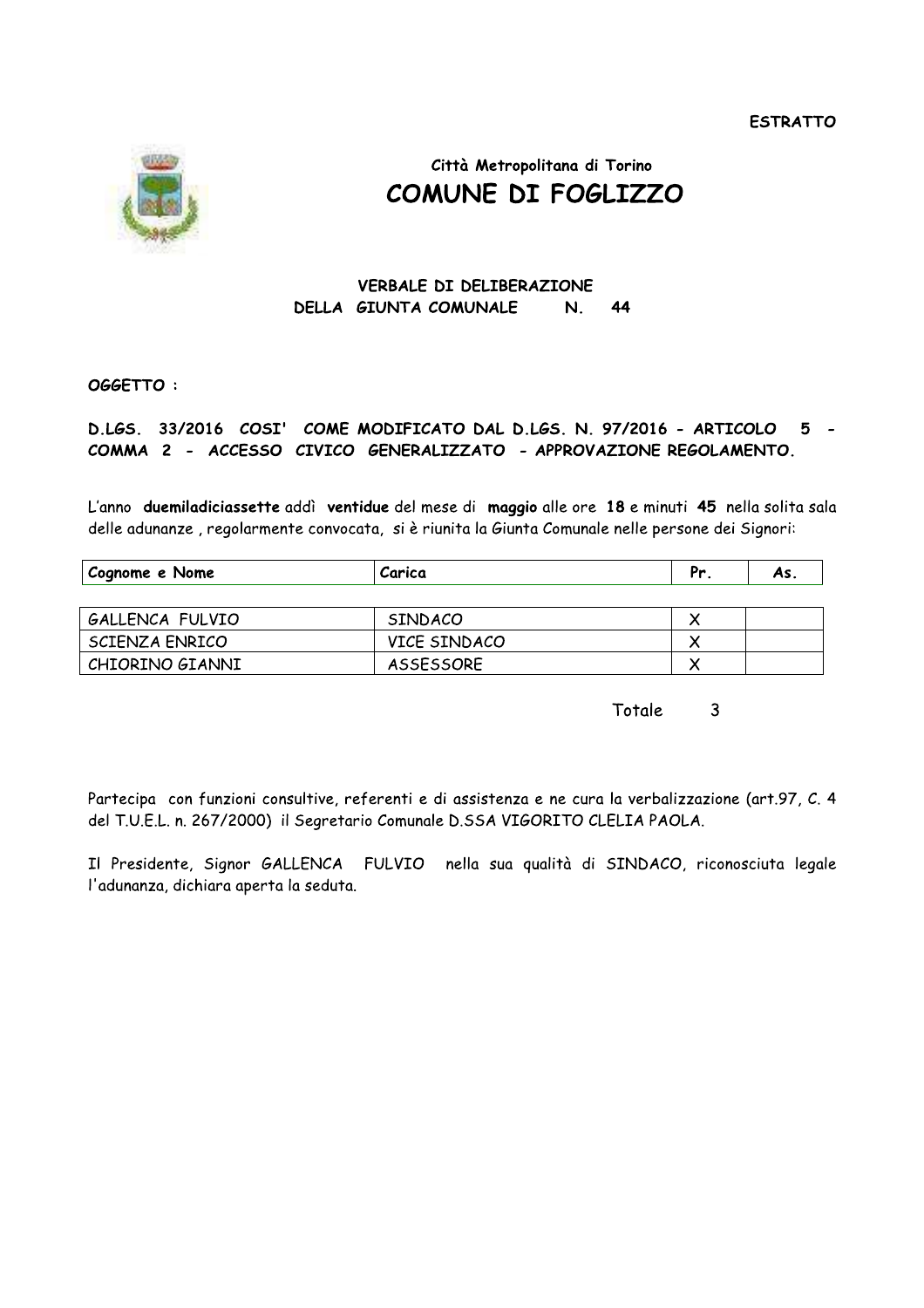Oggetto: D.Igs. 33/2016 così come modificato dai D.Igs. n. 97/2016 - Articolo 5- comma 2- - Accesso Civico Generalizzato - Approvazione Regolamento.

### La Giunta Comunale

6 così come modificato dal D.lgs. n. 97<br>provazione Regolamento.<br>La Giunta Comunale<br>o in vigore il D.Lvo 25.05.2016, n. 97, con<br>prevenzione della corruzione, pubblicità e t<br>n.33, ai sensi dell'art. 7 della L. 7.8. 2015<br>è st PREMESSO che è entrato in vigore il D.Lvo 25.05.2016, n. 97, contenente la " Revisione e semplificazione delle Oggetto: D.lgs. 33/2016 così come modificato dal D.lgs. n. 97/2016 - Articolo 5- comma 2- - Accesso<br>Civico Generalizzato - Approvazione Regolamento.<br>La Giunta Comunale<br>disposizioni in materia di prevenzione della corruzion Oggetto: D.lgs. 33/2016 così come modificato dal D.lgs. n. 97/2016 - Articolo 5- comma 2- - Accesso<br>Civico Generalizzato - Approvazione Regolamento.<br>La Giunta Comunale<br>PREMESSO che è entrato in vigore il D.Lvo 25.05.2016, Vernicolo 3- Chinnel 2- - Accessor<br>Civico Generalizzato - Approvazione Regolamento.<br>
La Giunta Comunale<br>
PREMESSO che è entrato in vigore il D.Lvo 25.05.2016, n. 97, contenente la "*Revisione e semplificazione delle*<br> *dis* La Giume de la Contrata di prevenzione Regolamento.<br>
La Giume di D.Lvo 25.05.2<br>
disposizioni in materia di prevenzione della corruzione<br>
e del D.Lvo 14.03.2013, n.33, ai sensi dell'art. 7 de<br>
amministrazioni pubbliche;<br>
CH

CHE il suddetto decreto è stato emanato in attuazione della delega contenuta nell'art. 7 della L. n. 124/2015, il guale tra i criteri di delega, che costituiscono il fulcro attorno al guale è costruito il capo I del decreto n. 97/2016 (artt. 1-40), espressamente prevede:

- a) ridefinizione e precisazione dell'ambito soggettivo di applicazione degli obblighi e delle misure in materia di trasparenza;
- b) razionalizzazione e precisazione degli obblighi di pubblicazione nel sito istituzionale, ai fini di eliminare le duplicazioni e di consentire che tali obblighi siano assolti attraverso la pubblicità totale o parziale di banche dati detenute da pubbliche amministrazioni:
- c) riconoscimento della libertà di informazione attraverso il diritto di accesso, anche per via telematica, di chiungue, indipendentemente dalla titolarità di situazioni giuridicamente rilevanti, ai dati e ai documenti detenuti dalle pubbliche amministrazioni, salvi i casi di segreto o di divieto di divulgazione previsti dall'ordinamento e nel rispetto dei limiti relativi alla tutela di interessi pubblici e privati, al fine di favorire forme diffuse di controllo sul perseguimento delle funzioni istituzionali e sull'utilizzo delle risorse pubbliche;

 ${\sf RISCONIRAIO}$  che, fermo restando l'impianto originario del D.Lgs. 33/2013 in materia di obblighi di pubblicazione per finalità di trasparenza, il nuovo decreto introduce un nuovo strumento, sul modello FOIA (Freedom of Information Act), detto "diritto di accesso universale", complementare alla normativa sugli obblighi di pubblicazione in amministrazione trasparente, finalizzato a garantire la libertà di informazione di ciascun cittadino su tutti gli atti, i documenti e le attività delle pubbliche amministrazioni, senza che occorra la dimostrazione di un interesse attuale e concreto per richiederne la conoscibilità;

CHE nel modello introdotto dal DLgs. 97/2016 il diritto alla conoscibilità generalizzata diviene la regola per tutti gli atti e i documenti della pubblica amministrazione, indipendentemente dal fatto che gli stessi siano oggetto di un obbligo di pubblicazione in amministrazione trasparente;

CHE la norma di riferimento è costituita dall'art. 5, comma 2 del D.Lgs. 33/2013, nel testo modificato dall'art. 6<br>del D.Lgs. 97/2016, secondo la quale "*chiunque ha diritto di accedere ai dati e ai documenti detenuti dall* 

meresse aritane e concreto per richieaerie na conoscionia.<br>CHE nel modello introdotto dal DLgs. 97/2016 il diritto alla conoscibilità generalizzata diviene la regola per tutti<br>gli atti e i documenti della pubblica amminist CHE nel modello introdotto dal DLgs. 97/2016 il diritto alla conoscibilità generalizzata diviene la regola per tutti<br>gli atti e i documenti della pubblica amministrazione, indipendentemente dal fatto che gli stessi siano o gon and inferimental publication in a mannihistrazione interpendente.<br>
CHE la norma di riferimento è costituita dall'art. 5, comma 2 del D.Lgs. 33/2013, nel testo modificato dall'art. 6<br>
del D.Lgs. 37/2016, secondo la qual CHE la norma di riferimento è costituita dall'art. 5, comma 2 del D.Lgs. 33/2013, nel testo modificato dall'art. 6<br>del D.Lgs. 97/2016, secondo la quale "chiungue ha diritto di accedere ai dati e ai documenti detenuti delle

CHE il nuovo decreto, dunque, non si limita ad individuare gli obblighi di trasparenza e a disciplinare le modalità per<br>la loro realizzazione; ma (nuovo art.2, comma 1) disciplina "*la libertà di accesso di chiunque ai dat* xentrollo sul perseguimento delle funzioni istituzionali e sull'utilizzo delle risorse pubbliche" attraverso<br>l'accessibilità alle informazioni concernenti l'organizzazione e l'attività delle pubbliche mministrazioni, bensì Container de la informazioni concernenti l'organizzazione e l'attività delle pubbliche amministrazioni, bensì anche<br>l'accessibilità alle informazioni concernenti l'organizzazione e l'attività delle pubbliche amministrazion

VISTO l'allegato schema di "Regolamento in materia di accesso civico e accesso generalizzato" elaborato anche alla luce degli orientamenti applicativi e linee guida emanate dall'ANAC sulle indicazioni operative ai fini della definizione delle esclusioni e dei limiti all'accesso civico di cui all'art. 5, comma2 del D.Lvo 33/2013 e ritenutolo stesso meritevole di approvazione perché conforme alle norme ed alle necessità dell'ente;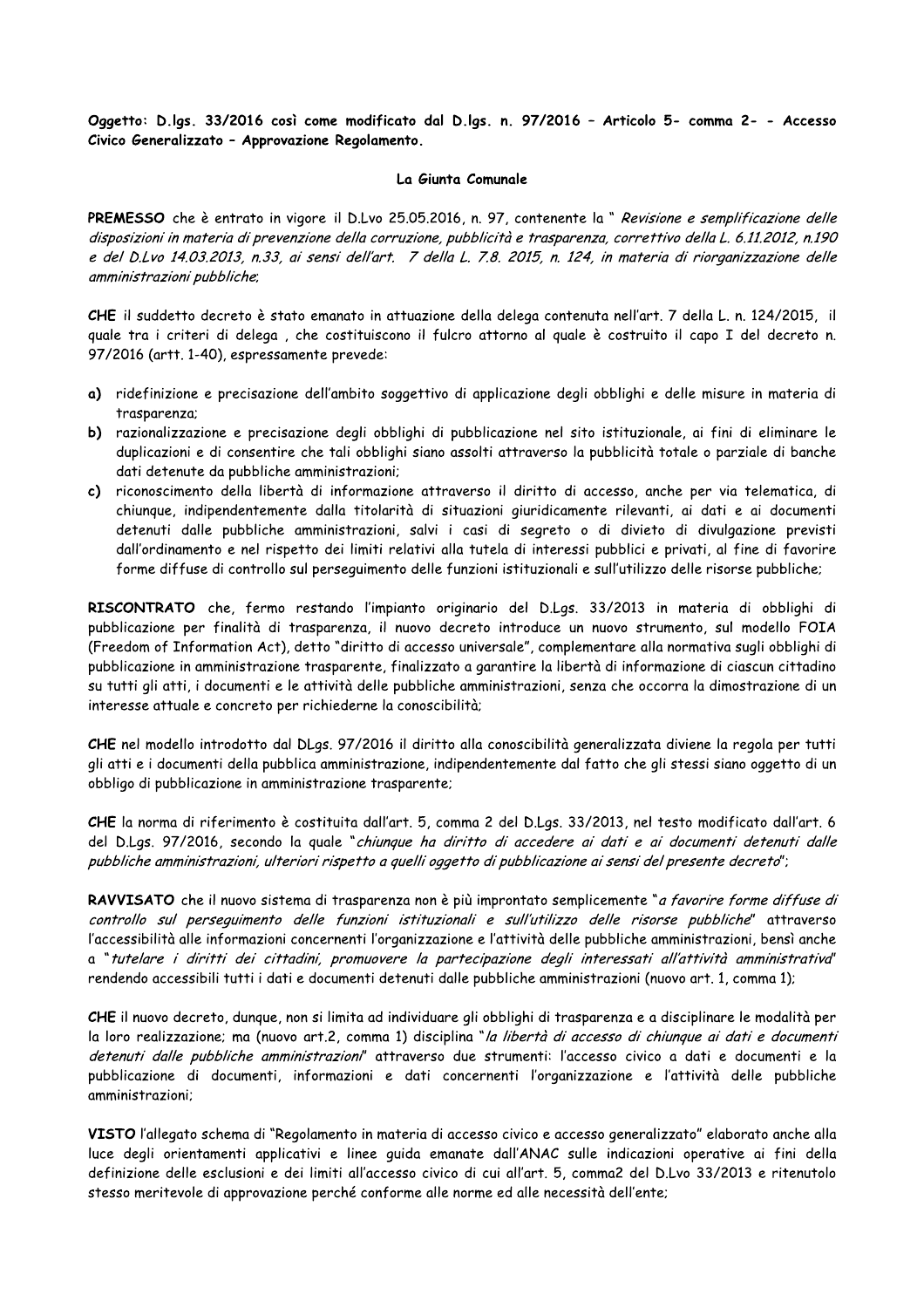DATO ATTO che lo stesso regolamento costituisce atto organizzativo e, come tale, rientra nelle competenze della Giunta Comunale;

Visti i pareri favorevoli espressi ai sensi dell'art. 49 del D.L.gs. 18/08/2000, N. 267 - T.U.E.L., come modificato dall'art. 3, comma 1, lett. b) del D.L. 174 del 10.10.2012, convertito in legge 07/12/2012, n. 213;

VISTO il D.Lvo 18.08.2000, Nº 267; VISTO lo Statuto Comunale; VISTO il D.Lqs. 18.08.2000, n.267; CON voti unanimi favorevoli espressi per alzata di mano

### **DELIBERA**

- 1. Di APPROVARE l'allegato regolamento in materia di accesso civico e accesso generalizzato quale atto organizzativo ai fini dell'attuazione degli istituti in argomento nel testo allegato alla presente quale parte integrante formale e sostanziale, costituito da n. 14 articoli;
- 2. Di APPROVARE altresì la modulistica allegata al fine di favorire il corretto esercizio degli istituti di accesso civico e accesso generalizzato;
- 3. Di INCARICARE il Responsabile del Servizio Amministrativo di trasmetterlo ai tutti i responsabili dei servizi per la sua esatta applicazione al fine di dare piena attuazione alle norme introdotte dal D.Lvo 97/2016, compresa la pubblicazione del medesimo regolamento e suoi allegati sul sito istituzionale dell'ente;
- 4. Di DICHIARARE, data l'urgenza, con successiva e separata votazione, ad esito unanime favorevole, il presente provvedimento immediatamente eseguibile ai sensi e per gli effetti di cui all'art.134, comma 4, del D.Las. 18.08.2000, n.267;
- 5. Di dare atto che la presente deliberazione non comporta un successivo impegno di spesa;
- 6. Di dare atto che, ai sensi dell'art. 125 del D.Lgs. 267/2000, la presente deliberazione verrà trasmessa in elenco ai Capigruppo Consiliari, contestualmente alla pubblicazione all'Albo Pretorio Comunale;

PARERE IN ORDINE ALLA REGOLARITA' TECNICA DI CUI ALL'ART. 49 DEL DECRETO LEGISLATIVO 18.8.2000 N. 267 - Testo unico delle leggi sull'ordinamento degli enti locali come modificato dall'art. 3 - c.2) lett. B del D.L. 174 del 10.10.2012, convertito in Legge 7.12.2012, n. 213.

Favorevole to the contract of the contract of the contract of the contract of the contract of the contract of the contract of the contract of the contract of the contract of the contract of the contract of the contract of

Dr.ssa Clelia Paola Vigorito